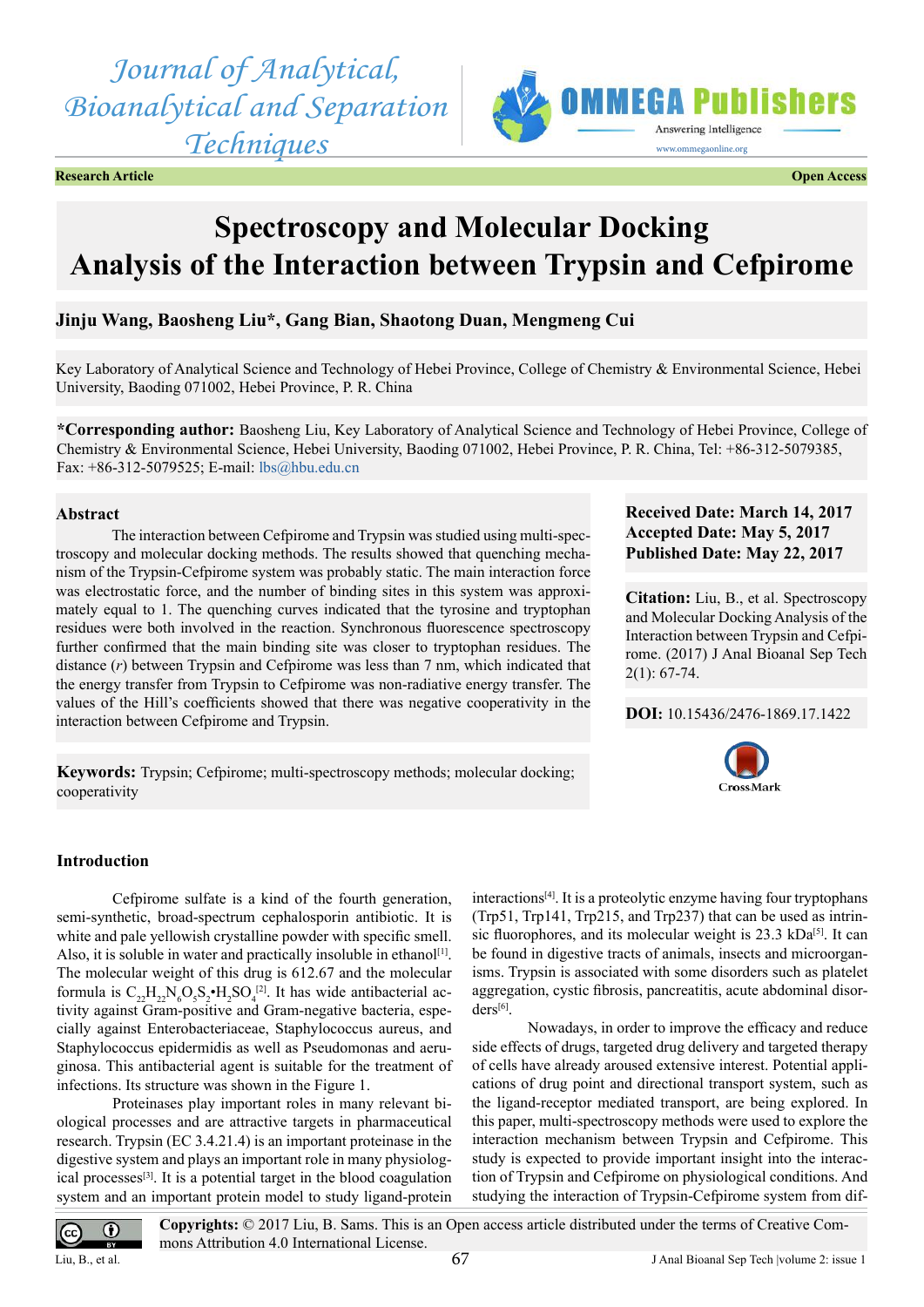

ferent perspectives may help us search for more particular information concerning the transport and distribution of Cefpirome in the human body. In addition, it is necessary to understand the structure and function of Trypsin, and it is the prerequisite and foundation of modification and design of drug molecules. Moreover, it also contributes to targeted drug delivery of cephalosporin.



Figure 1: The molecular structure of Cefpirome.

## **Experimental**

## **Apparatus**

All fluorescence spectra were recorded with a Shimadzu RF-5301PC spectrofluorophotometer. Absorption was measured with an UV-Vis recording spectrophotometer (UV-265, Shimadzu, Japan). Circular dichroism spectra were recorded on a MOS-450/SFM300 circular dichroism spectrometer (Bio-Logic, France). All pH measurements were carried out with a pHS-3C precision acidity meter (Leici, Shanghai, China). All temperatures were controlled by a SYC-15 $_{\rm B}$  superheated water bath (Nanjing Sangli Electronic Equipment Factory, Nanjing, China).

## **Materials**

Cefpirome was the purity grade inferior of 98.5%. Trypsin was purchased from Sigma-Aldrich (purity grade inferior 98.5%). Stock solutions of Trypsin  $(4.0 \times 10^{-5} \text{ M})$  and Cefpirome ( $1.0 \times 10^{-3}$  M) were prepared. All the stock solutions were further diluted as working solutions prior to use. Tris-HCl buffer solution containing NaCl (0.15 M) was used to keep the pH of the solution at 7.40, and NaCl solution was used to maintain the ionic strength of the solution. All other reagents were of analytical grade, and all aqueous solutions were prepared with fresh double-distilled water and stored at 277 K.

# **Elimination of the inner filter effects**

To eliminate the inner filter effects, the fluorescence intensities were corrected for the absorption of excitation light and re-absorption of emitted light to decrease the inner filter using the following relationship $[7]$ :

# $F_{cor} = F_{obs} \times e^{(Aex + Aem)/2}$  (1)

Where,  $F_{cor}$  and  $F_{obs}$  are the fluorescence intensities corrected and observed, respectively.  $A_{ex}$  and  $A_{em}$  are the absorbance of Cefpirome at excitation and emission wavelengths, respectively.

## **Procedures**

## **Fluorescence measurements**

In a typical fluorescence measurement, 0.5 mL Tris-HCl (pH = 7.40), 0.5 mL Trypsin solution  $(4.0 \times 10^{-5}$  M) and different concentrations of Cefpirome were added into 10 mL colorimetric tube successively. The samples were diluted to 5.0 mL with double-distilled water, mixed thoroughly by shaking,

and kept static for 40 min at different temperatures (298, 303 and 310 K). The excitation wavelength for Trypsin was 280 nm and 295 nm, respectively, with a 1.0 cm path length cell. The excitation and emission slits were set at 5 nm. The solution was subsequently scanned on the fluorophotometer and the fluorescent intensity of the system was recorded.

## **Synchronous fluorescence measurements**

Solution preparation was as detailed above. The fluorescence spectra of the Trypsin-Cefpirome system were recorded when the  $\Delta\lambda$  value between the excitation and emission wavelengths was stabilized at 15 and 60 nm, respectively.

## **UV-Vis absorption measurements**

1.0 mL Tris-HCl ( $pH = 7.40$ ), 1.0 mL Trypsin solution  $(4.0 \times 10^{-5} \text{ M})$  and different concentrations of Cefpirome were added into 10 mL colorimetric tube successively. The reference was different concentrations of Cefpirome solution. The samples were diluted to 5.0 mL with double-distilled water, mixed thoroughly by shaking, and kept static for 40 min at 298 K. The UV-Vis absorption spectra of Trypsin in the presence and absence of Cefpirome were recorded with 1.0 cm quartz cells in the range from 190 nm to 350 nm.

## **Molecular docking study**

The crystal structure of Trypsin (PDB ID:2PTN) was obtained from the Protein Data Bank, Structural formula of the Cefpirome in Chemdraw Pro 14.0 software, At the same time in the Chembio 3D Ultra 14.0 software to optimize the energy of its three-dimensional structure<sup>[8,9]</sup>. Finally use Auto Dock 4.2.6 software to molecular docking of Cefpirome and Trypsin, application of Lamarck (LGA) genetic algorithm to calculate the combined with protein drug molecules possible conformation.

# **Results and Discussion**

## **Fluorescence quenching of Trypsin by Cefpirome**

Fluorescence quenching measurement is an effective method for studying the binding interactions of protein with ligand at a molecular level. It is usually used to calculate the binding constant and the number of binging sites of the protein-drug system. If the basic amino acid residues or surrounding environment changed, fluorescence of the protein occurred the corresponding changes. When the excitation wavelength at 280 nm is adopted, the naturally fluoresces of Trypsin is mainly attributed to emission of tryptophan and tyrosine residues. Whereas when the excitation wavelength is fixed at 295 nm, only tryptophan residues are excited<sup>[8]</sup>. Fluorescence quenching experiments were performed according to the experimental step of "Fluorescence measurements", to explore the fluorescence spectra of Trypsin-Cefpirome system. The fluorescence spectra of Trypsin in the presence of different concentrations of Cefpirome were shown in Figure 2.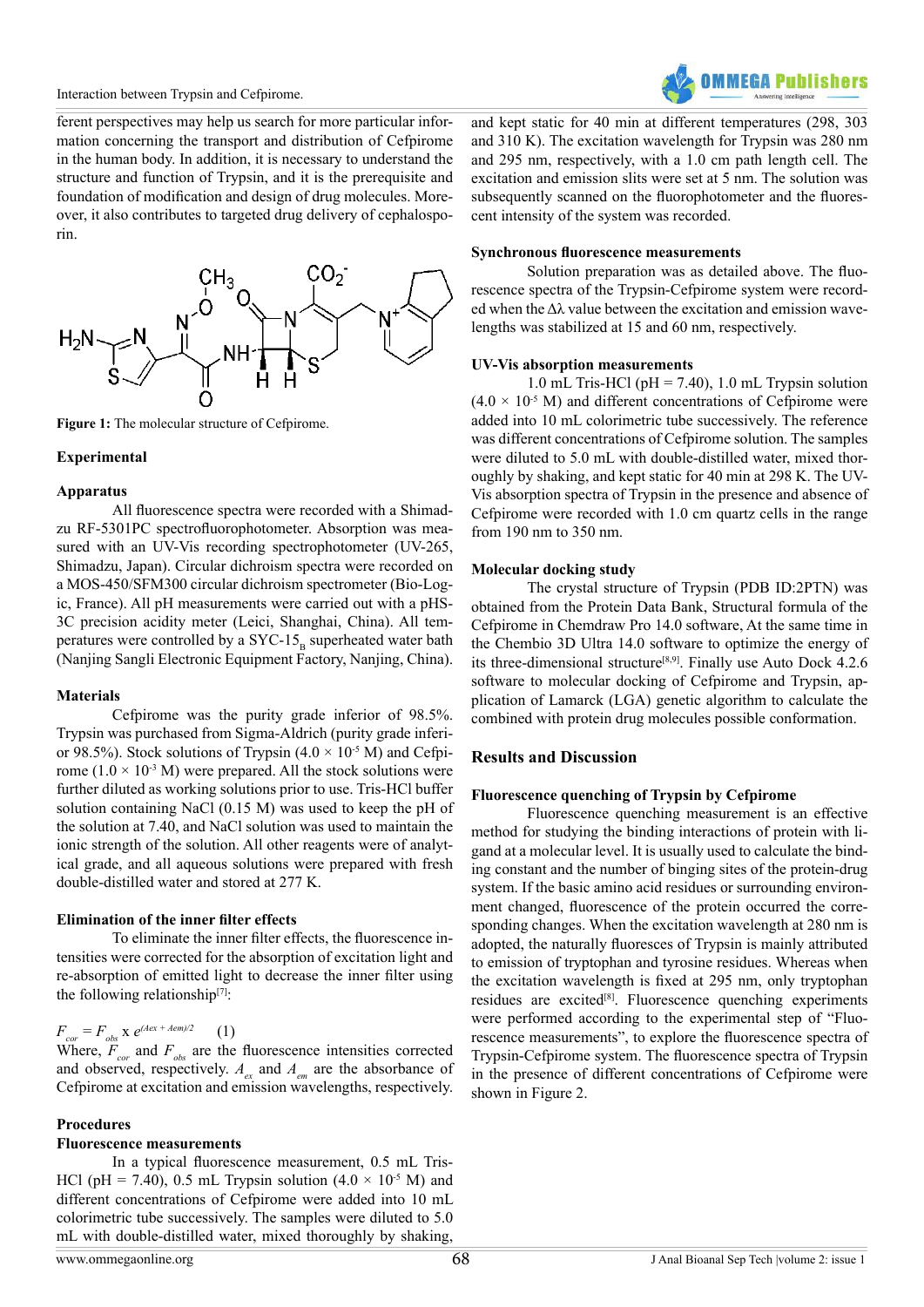As can be seen from Figure 2, the fluorescence intensity of Trypsin was found to decrease regularly with the addition of Cefpirome, which indicated that the interaction of Cefpirome and Trypsin leads to the fluorescence quenching of Trypsin. Under the conditions of fixed temperature, ionic strength, and pH, fluorescence quenching may result from ground-state complex formation or dynamic quenching with energy transfer. Thus the fluorescence quenching mechanism is usually divided into stat-ic quenching and dynamic quenching<sup>[\[10\]](#page-6-8)</sup>. Dynamic quenching results from collision between fluorophore and quencher, and static quenching is due to the formation of ground-state com-plex between fluorophore and quencher<sup>[\[11\]](#page-6-9)</sup>. In order to confirm the quenching mechanism of the Trypsin-Cefpirome system, the experiment data were analyzed by Stern-Volmer<sup>[12]</sup> Eq.  $(2)$ :

$$
F_{\rho}/F = I + K_{\rho} \tau_{\rho} [L] = K_{\rho} [L] \tag{2}
$$

Where,  $F_0$  and  $F$  denote the fluorescence intensities in the absence and presence of quencher, respectively.  $K_{\mu}$  is Stern-Volmer quenching constant; [L] is the concentration of the quencher;  $K_a$ is the bimolecular quenching rate constant;  $\tau$ <sub>*0*</sub> is the average lifetime of the molecule without the quencher which is about  $10^{-8}$  s. According to Eq. (2), based on the linear fit plot of  $F_{\phi}/F$  versus [L], the  $K_{sv}$  values can be obtained. The results were shown in Table 1. The differing dependence on temperature is a way to distinguish static quenching from dynamic quenching. Dynamic quenching depends upon diffusion: higher temperatures result in larger diffusion coefficients. As a result, the values of  $K_{\mu}$  increase with increasing temperature. In contrast, higher temperatures are likely to result in decreasing the stability of complexes, and lower values of the static quenching constants<sup>[13]</sup>. From Table 1, it can be seen that all of the above  $K_q$  values were greater than the maximum value  $(2.0 \times 10^{10} \,\mathrm{M}^{-1} \cdot \mathrm{s}^{-1})^7$  of the diffusion controlled quenching process of biological macromolecules. It provides the preliminary evidences that the dominating quenching mechanism is not dynamic but static<sup>[14]</sup>. In addition, the values of  $K_{\alpha}$  decreased with the rising temperature, this also suggested that a static quenching process may exist due to the formation of Trypsin-Cefpirome complex.

For the static quenching interaction, the binding constants  $(K_a)$  and the number of binding sites  $(n)$  per molecule can be calculated by the double logarithm equation $[15]$ :

Log(
$$
F_0/F - 1
$$
) = nlog $K_a$  + nlog{[L] - n( $I - F/F_0$ )[ $B_i$ ]} (3)  
Where  $F_0$  and  $F$  are respectively the fluorescence intensities be-  
fore and after the increase in quencher, [L] is the total drug con-  
centration, and [ $B_i$ ] is the total protein concentration. The curve  
of log( $F_0/F - 1$ ) versus log{[L] - n( $I - F/F_0/B_i$ ]} is drawn and  
linearly fitted, then the value of n can be obtained from the slope  
of the plot, the value of  $K_a$  can be obtained from the value of n  
and the intercept of the plot. The results were listed in Table 2.  
The decreasing trend of binding constants ( $K_a$ ) with increasing  
temperature was in accordance with  $K_{ss}$ 's dependence on tem-  
perature, as mentioned above<sup>[16]</sup>. As shown in Table 2, the  $K_a$   
between Cefpirome and Trypsin decreased with increasing tem-  
perature, further suggesting that the quenching was a static pro-  
cess. The values of n were about 1, indicating the existence of a  
single binding site of Cefpirome on Trypsin<sup>[17]</sup>. The values of  $K_a$   
and n decreased with increasing temperature, which showed that  
the complex of Trypsin-Cefpirome is unstable, and part of the  
complex decomposed. While, the binding constants when  $\lambda_{ex}$  =

280 nm were greater than the binding constants when  $\lambda_{\text{av}} = 295$ nm at the same temperature. This indicated that tyrosine residues and tryptophan residues were both involved in the interaction of Trypsin and Cefpirome.



**Figure 2:** Fluorescence spectrum of Trypsin-Cefpirome system (*T* = 310 K,  $\lambda_{\rm ex} = 280$  nm).

 $C_{Trypsin} = 4.0 \times 10^{-6}$  M,  $C_{Cefpirome} = (0, 0.08, 0.4, 0.6, 1.0, 2.0, 4.0, 5.0, 7.0,$  $(8.0) \times 10^{-5}$  M

**Table 1:** Quenching constant of Trypsin and Cefpirome at different temperatures.

| $\lambda_{ex}$ (nm) | T(K) | $K_a$ (M <sup>-1</sup> s <sup>-1</sup> ) | $K_{\rm sv}^{\rm (M^{-1})}$ | $\boldsymbol{R}_{I}$ | <b>SD</b> |
|---------------------|------|------------------------------------------|-----------------------------|----------------------|-----------|
| 280                 | 303  | $3.03 \times 10^{12}$                    | $3.03 \times 10^{4}$        | 0.9975               | 0.0337    |
|                     | 310  | $2.75 \times 10^{12}$                    | $2.75 \times 10^{4}$        | 0.9981               | 0.0264    |
|                     | 318  | $2.31 \times 10^{12}$                    | $2.31 \times 10^{4}$        | 0.9932               | 0.0365    |
| 295                 | 303  | $2.40 \times 10^{12}$                    | $2.40 \times 10^{4}$        | 0.9912               | 0.0998    |
|                     | 310  | $1.75 \times 10^{12}$                    | $1.75 \times 10^{4}$        | 0.9960               | 0.0259    |
|                     | 318  | $1.68 \times 10^{12}$                    | $1.68 \times 10^{4}$        | 0.9944               | 0.0469    |

 $R_i$  is the linear relative coefficient of  $F_0/F$  [L]. SD is the standard deviation of  $K_{\infty}$ .

**Table 2:** Binding constant of Trypsin and Cefpirome at different temperatures.

| $\lambda_{ex}$ (nm) | T(K) | $K_a(M^{-1})$        | n    | R,     | <b>SD</b> |
|---------------------|------|----------------------|------|--------|-----------|
| 280                 | 303  | $3.14 \times 10^{4}$ | 0.82 | 0.9956 | 0.0326    |
|                     | 310  | $2.92 \times 10^{4}$ | 0.83 | 0.9954 | 0.0279    |
|                     | 318  | $2.40 \times 10^{4}$ | 0.70 | 0.9910 | 0.0264    |
| 295                 | 303  | $1.95 \times 10^{4}$ | 0.96 | 0.9911 | 0.0902    |
|                     | 310  | $1.74 \times 10^{4}$ | 0.94 | 0.9957 | 0.0306    |
|                     | 318  | $1.49 \times 10^{4}$ | 0.99 | 0.9971 | 0.0282    |

*R*<sub>2</sub> is the linear relative coefficient of log  $[(F_0 - F)/F] \sim \log [L]$ . *SD* is the standard deviation of  $K_a$ .

## **Participation of amino acid residue studies in the Trypsin-Cefpirome system**

By comparing the fluorescence quenching of Trypsin excited at 280 and 295 nm, the participation of tyrosine and tryptophan groups in Trypsin-Cefpirome system can be assessed<sup>[18]</sup>. Figure 3 was the quenching curve of Trypsin-Cefpirome system. As seen in Figure 3 the fluorescence quenching of Trypsin excited at 280 nm by Cefpirome was more extended than that excited at 295 nm. The quenching curves representing 280 and 295 nm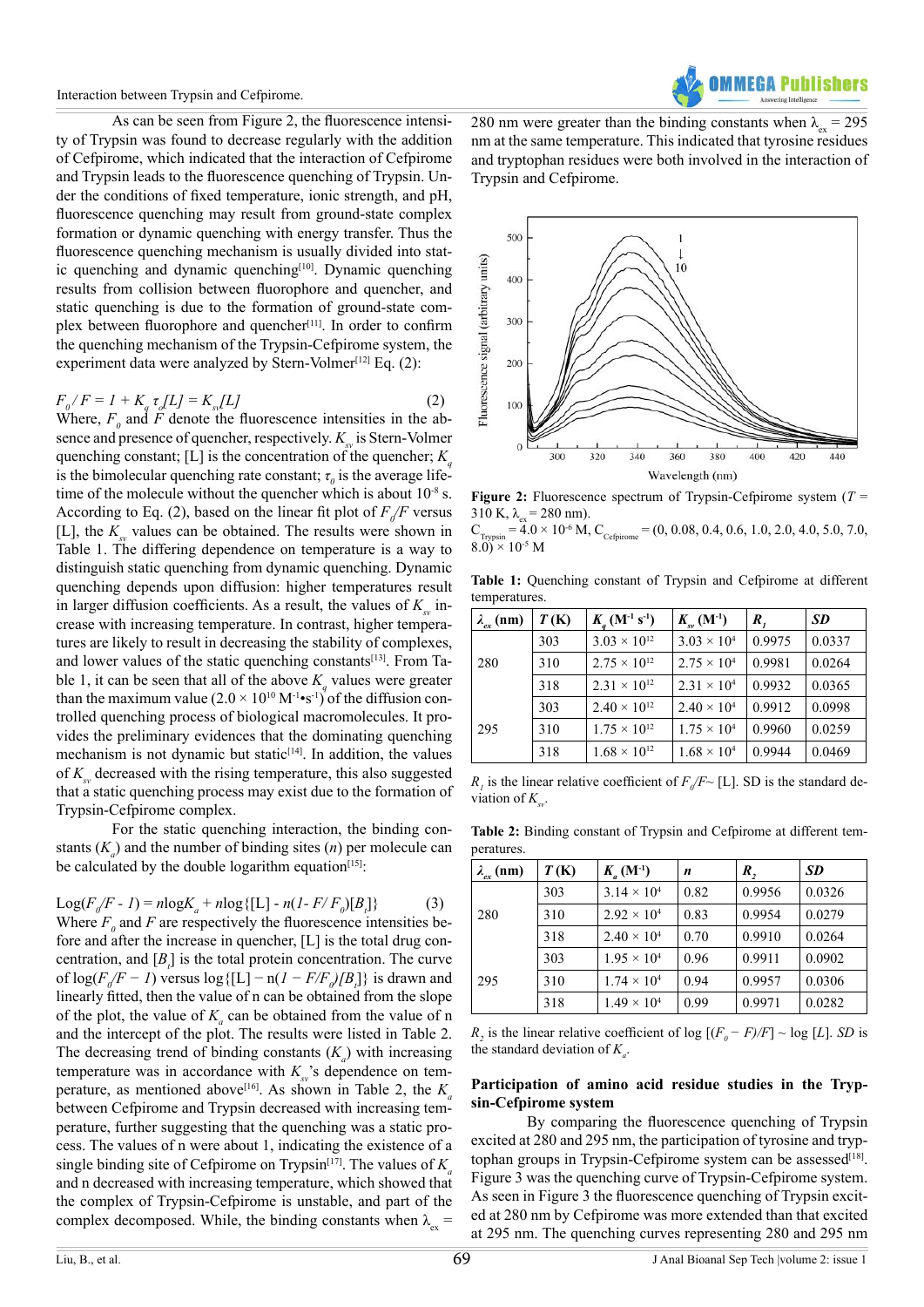**OMMFGA Publishers** 

excitation wavelength did not overlap. This indicated that the tyrosine and tryptophan residues were both involved in the reaction.



**Figure 3:** Quenching curves of Trypsin-Cefpirome system  $(\lambda_{\alpha}$  = 280/295 nm)

 $C_{Trypsin} = 4.0 \times 10^{-6}$  M,  $C_{Cefpirome} = (0.4, 0.8, 1.0, 2.0, 3.0, 4.0, 5.0, 7.0, 8.0)$  $\times$  10<sup>-5</sup> M

#### **UV-Vis absorption studies of Trypsin-Cefpirome system**

UV-Vis absorption spectral measurement is extremely easier and a successful method in investigating the structural alterations and perceiving the protein-drug complex formation $[19]$ . For static quenching, the absorption spectra of fluorescence substance change because of the formation of ground-state complex. In contrast, the dynamic quenching only affects the excited states of the fluorophore and thus no changes in the absorption spectra are expected<sup>[20]</sup>. The UV-Vis absorption spectra of Trypsin in the absence and presence of Cefpirome were shown in Figure 4. It can be seen Trypsin had two absorption peaks. There are a strong absorption peak at 205 nm and a weak peak at 278 nm. With the gradual addition of Cefpirome to the Trypsin solution, the intensity of the peak at 205 nm decreased and an obvious red shift in the position of the absorbance peak could be observed. It can be judged that the UV-Vis absorption spectrum changed, and the Trypsin-Cefpirome system had generated a new ground-state complex, the process was static quenching.



**Figure 4:** Absorption spectra of Cefpirome-Trypsin system ( $T = 298$ ) K)  $C_{Tryssin} = 4.0 \times 10^{-6}$  M,  $C_{Cefpirome} = (0, 0.4, 0.8, 2.0, 4.0, 5.0) \times 10^{-5}$  M

## **Synchronous fluorescence spectra studies of Trypsin-Cefpirome system**

Synchronous fluorescence involves simultaneous scanning of the excitation and emission monochromators while maintaining a constant wavelength interval (Δ*λ*) between both. The synchronous fluorescence spectroscopy can offer the characteristic information of the tyrosine residues and tryptophan residues when the scanning interval  $\Delta\lambda$  ( $\Delta\lambda = \lambda_{em} - \lambda_{ex}$ ) is set at 15 and 60 nm, respectively, which has been used to study the microenvironment of amino acid residues by the determination of the shift of emission maxima<sup>[21]</sup>. As a sensitive technique, synchronous fluorescence has various advantages such as its spectral bandwidth reduction, spectral simplification and avoiding different perturbing effect<sup>[22]</sup>. The synchronous fluorescence spectroscopy of Trypsin-Cefpirome system was shown in Figure 5. It was obvious that the emission strengths of both tyrosine and tryptophan decreased. It was indicated that the tyrosine and tryptophan residues were involved in the reaction. And a visible red shift at the maximum emission wavelength was observed upon addition of Cefpirome when Δ*λ* was 60 nm, which was consistent with the fact that the conformation of Trypsin was changed, the polarity around the tryptophan residues increased and the hydrophobicity decreased $[23]$ .

In addition, the synchronous fluorescence spectroscopy can confirm the specific binding site of drug to protein. For comparison, the synchronous fluorescence quenching ratios  $(R_{\rm SFO})$ that express the decreasing percentages of synchronous fluorescence intensity were calculated by using the equation:  $R_{\rm SFO} = 1$ − *F/F*<sub>0</sub><sup>[\[24\]](#page-7-8)</sup>. The corresponding ratios of synchronous fluorescence quenching  $(R_{\rm SFO})$  were illustrated in Figure 6. From Figure 6 it can be seen that the  $R_{SFO}$  for  $\Delta \lambda = 60$  nm were bigger than corresponding ones for  $\Delta \lambda = 15$  nm, which revealed that the binding site of Cefpirome to the Trypsin molecules was closer to tryptophan residues.



**Figure 5:** Synchronous fluorescence spectrum of Trypsin-Cefpirome (*T*  $= 310$  K) A: Δ*λ* = 15 nm, B: Δ*λ* = 60 nm, C<sub>Trypsin</sub> = 4.0×10<sup>-6</sup> M, C<sub>Cefpirome</sub> =  $(0, 0.8, 4.0, 8.0, 20, 30, 40, 50)$  ×10<sup>-6</sup> M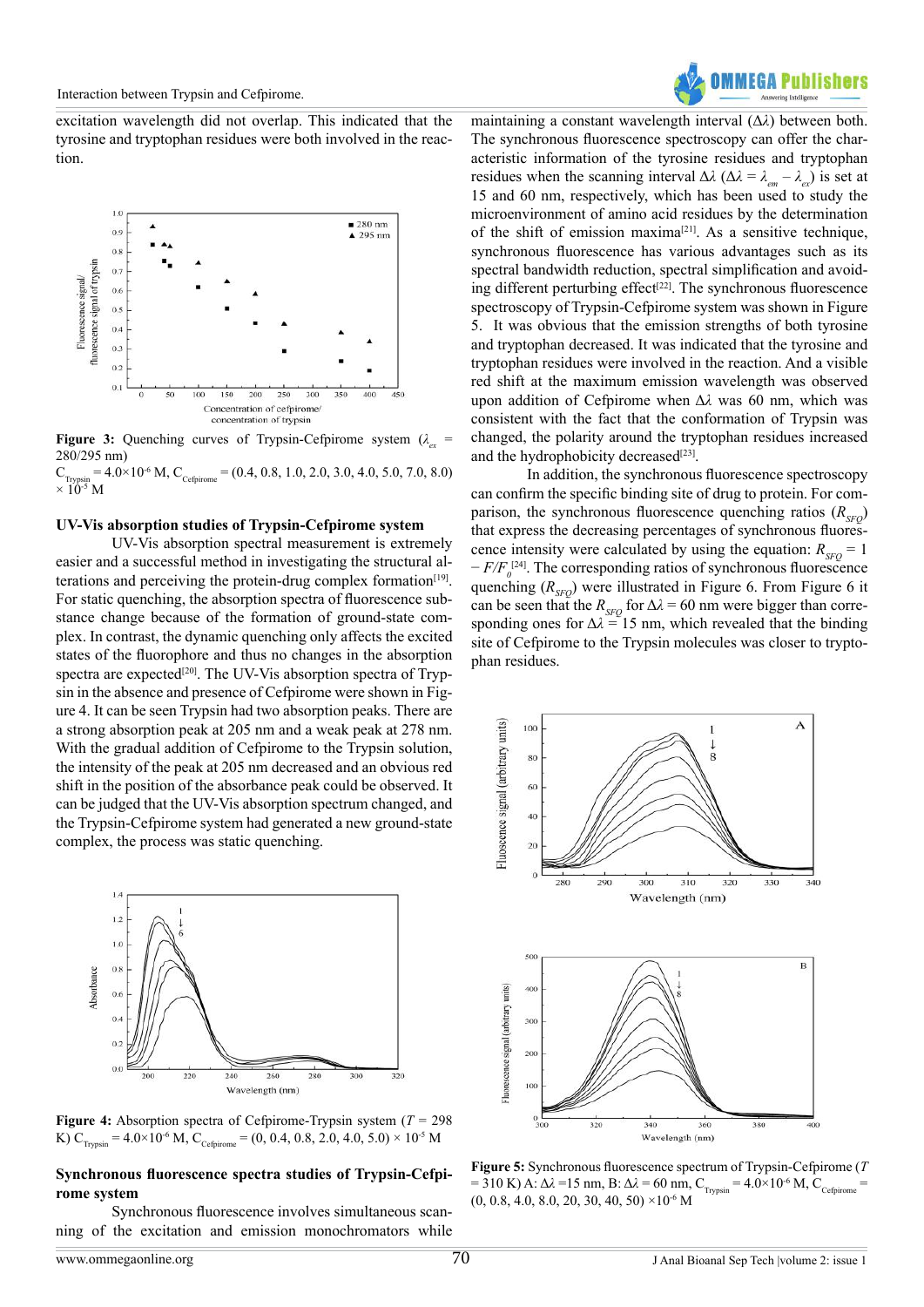

**Figure 6:** Ratios of synchronous fluorescence quenching  $(R_{\text{SFO}})$  of Trypsin -Cefpirome ( $T = 298$  K), (1)  $\Delta \lambda = 60$  nm, (2)  $\Delta \lambda = 15$  nm, C  $= 4.0 \times 10^{-6}$  M, C<sub>Cefpirome</sub> = (0.08, 0.4, 0.6, 2.0, 3.0, 4.0, 7.0, 8.0)  $\times 10^{-5}$  M

## **Type of interaction force in Trypsin-Cefpirome system**

The forces acting between drug and bimolecular include hydrogen bond, van der Waals force, electrostatic force and hydrophobic interaction force. The thermodynamic parameters, enthalpy change Δ*H*, entropy change Δ*S* and free energy change  $\Delta G$ , are the main evidences to determine the binding mode<sup>[25]</sup>. Ross and Subramanian reported that when  $\Delta H \leq 0$  and  $\Delta S > 0$ , the electrostatic force dominates the interaction; when  $\Delta H$  < 0 and  $\Delta S$  < 0, van der Waals interactions and hydrogen bonds dominate the reaction and when  $\Delta H > 0$  and  $\Delta S > 0$ , hydrophobic interactions dominate the binding process[\[26\].](#page-7-10) The thermodynamic parameters can be calculated on the basis of Van't Hoff equation<sup>[\[27\]](#page-7-11)</sup>:

$$
\text{InK}_a = -\Delta H / RT + \Delta S / R \qquad (4)
$$
  
 
$$
\Delta G = \Delta H - T \Delta S \qquad (5)
$$

*R* is the gas constant  $(R = 8.314$  J $\cdot$ mol<sup>-1</sup> $\cdot$ K<sup>-1</sup>). *T* is the absolute temperature. When the temperature varies over a small range, ΔH can be considered to be constant. Δ*H* was obtained from the slope of the linear plot (Eq. (4)) based on  $R \ln K_a$  versus 1/T. Then the values of Δ*S* and Δ*G* were calculated by Eq. (5). All the thermodynamic parameters were listed in Table 3. Table 3 showed that the negative sign for Δ*G* indicated the spontaneity of the binding for Cefpirome with Trypsin. The negative values of Δ*H* and positive values of Δ*S* indicate that electrostatic interactions play a major role in the interaction between Cefpirome and Trypsin.

Table 3: The thermodynamic parameter of Trypsin-Cefpirome at different temperatures.

|                                | T(K) | $K_{a}(\mathbf{M}^{-1})$ | (KJ<br>$\Delta H$<br>$mol-1$ | $\Delta S$ (J mol-<br>$(1 K^{-1})$ | $\Delta G$ (KJ<br>$mol-1$ |
|--------------------------------|------|--------------------------|------------------------------|------------------------------------|---------------------------|
|                                | 303  | $3.14 \times 10^{4}$     | $-6.27$                      | 65.38                              | $-26.08$                  |
| $\lambda_{\rm ex} = 280$<br>nm | 310  | $2.92 \times 10^{4}$     | $-6.27$                      | 65.26                              | $-26.50$                  |
|                                | 318  | $2.40 \times 10^{4}$     | $-6.27$                      | 64.15                              | $-26.67$                  |
|                                | 303  | $1.95 \times 10^{4}$     | $-14.39$                     | 34.62                              | $-24.88$                  |
| $\lambda_{\rm ex} = 295$<br>nm | 310  | $1.74 \times 10^{4}$     | $-14.39$                     | 34.77                              | $-25.17$                  |
|                                | 318  | $1.49 \times 10^{4}$     | $-14.39$                     | 34.65                              | $-25.41$                  |

# **Energy transfer of Trypsin-Cefpirome system**

The importance of the energy transfer in biochemistry is that the efficiency of transfer can be used to evaluate the distance between the ligand and the tryptophan residues in the protein. According to the theory of Förster's non-radiative energy transfer<sup>[28]</sup>, the energy transfer will take place under these conditions: (1) the donor can produce fluorescence, (2) fluorescence emission spectrum of the donor and UV-V is absorbance spectrum of the acceptor have more overlap and (3) the distance between the donor and the acceptor is approached and lower than 8 nm. The efficiency of energy transfer, *E*, is depended on not only the distance (*r*) between the donor-acceptor pair, but also the critical energy transfer distance,  $R_{\theta}$ , with the following relation<sup>[29]</sup>:

#### $E = R^6_{\ \ 0} / [R^6_{\ \ 0} + r^6] = 1$  - F/F<sub>0</sub> (6)

Where, *r* is the binding distance between the protein and ligand.  $R_0$  is the Forster distance, which is the distance at the efficiency of the energy transfer is 50%.  $R_0$  can be calculated according to the equation below:

$$
R_0^6 = 8.78 \times 10^{-25} K^2 \phi N^4 J \tag{7}
$$

 $K^2$  is the orientation factor in resonance energy transfer and assumed to be equal to 2/3. *N* is the refractive index of medium, and the average value of water and the solution being 1.336 is used.  $\Phi$  is the fluorescence quantum yield of the donor in the absence of the acceptor, where a value of  $0.118$  is used<sup>[\[30\]](#page-7-14)</sup>. *J* is the overlap integral between the fluorescence emission spectrum of the donor and absorption spectrum of the acceptor (showed in Figure 7). *J* can be calculated according to the equation below:

# *J = (σF(λ)ε(λ)λ<sup>4</sup>* Δ*λ) / σ(Fλ)*Δ*λ* (8)

 $F(\lambda)$  is the total fluorescence intensity of the normalized fluorescence emission spectrum to unity.  $\varepsilon(\lambda)$  is the molar extinction coefficient of the acceptor (Cefpirome) at *λ*. *λ* is the wavelength in cm. The values of *E*, *J*,  $R_0$  and *r* were listed in Table 4. As can be seen from Table 4, the distance between Trypsin and Cefpirome was less than 8 nm, which indicated that the energy transfer from Trypsin to Cefpirome was non-radiative energy transfer.



**Figure 7**: Overlap of the fluorescence spectrum of Trypsin ( $\lambda_{\text{max}}$  = 280 nm) (1) with the absorption spectrum of Cefpirome (2) ( $T =$ 298 K)  $C_{\text{Cefairome}} = C_{\text{Trvssin}} = 4.0 \times 10^{-6} \text{ M}$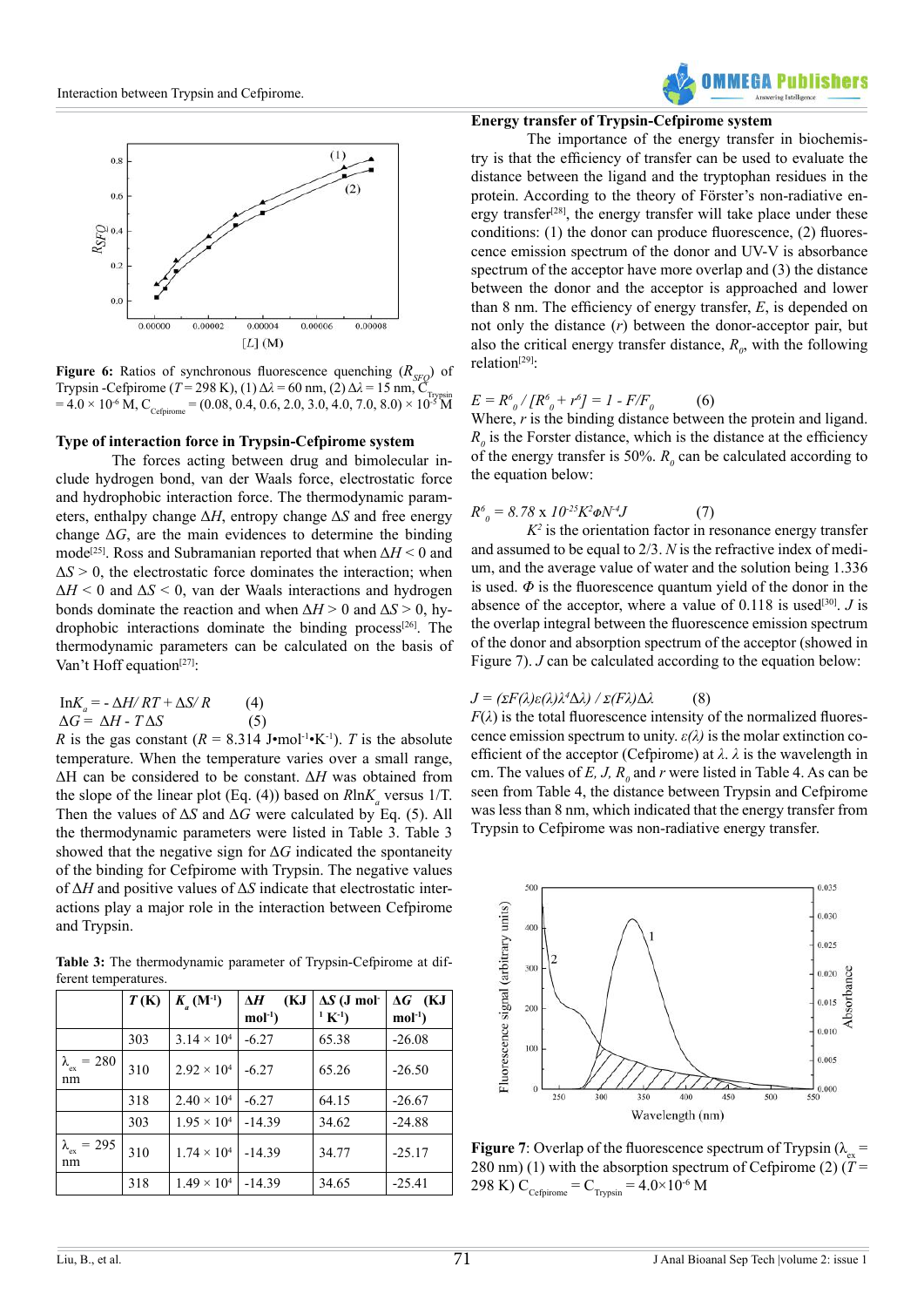

**Table 4:** Parameters of *E, J, R<sub>o</sub>*, *r* between Trypsin and Cefpirome at different temperatures.

| T(K) | E(%)  | $J$ (cm <sup>3</sup> L mol <sup>-1</sup> ) | $R_a$ (nm) | $r$ (nm) |
|------|-------|--------------------------------------------|------------|----------|
| 303  | 16.11 | $1.50 \times 10^{-15}$                     | 179        | 2.35     |
| 310  | 16.91 | $1.50 \times 10^{-15}$                     | 1.79       | 2.33     |
| 318  | 19.18 | $1.52 \times 10^{-15}$                     | 1.79       | 2.28     |

## **Molecular docking**

Molecular simulation technology was widely used in the analysis of the interaction between protein and ligand<sup>[31]</sup>. The aim of molecular docking was found to be the best binding position between the substrate and the receptor molecule<sup>[32]</sup>. The optimal binding position of trypsin and drug small molecule was selected by molecular docking software, the docking results data processing shows that, the combination of Cefpirome and Trypsin for 26.26 KJ/mol, and the results with the experiment of the proceeds of the thermodynamic parameters are very close to  $(\Delta G = 26.08 \text{ KJ/mol})$ , which is further evidence of the interaction between Cefpirome and Trypsin.

As shown in Figure 8, it is the best conformation of Cefpirome with Trypsin molecular docking. Cefpirome molecules are ammonia acid residues Tyr39, Cys191, Phe41, Cys42, His40, Ser195, Gly193, His57, Gln192, Ser214, Trp215, Ser190, Gly219 and Cys220 by surrounded, most amino acid residues of hydrophobic amino acid residues<sup>[33,34]</sup>. This result indicates that the hydrophobic interaction exists between Cefpirome and Typsin, and the electrostatic attraction is the main force. And Cefpirome can effectively quench the Trypsin fluorescence, which is consistent with the experimental results of fluorescence spectra. Figure 8 is the best conformation of Cefpirome and Trypsin molecular docking.



**Figure 8:** Computation docking model of the interaction between Cefpirome and Trypsin (A) Binding site in the Trypsin cavity, (B) Detailed illustration of the amino acid residues lining the binding site in the Trypsin cavity.

More clearly from the Figure 8 found that Cefpirome with Ser195 and Gly193 form hydrogen bond, bond length were 2.013, 2.201 Å. The results show that there are strong hydrogen bonding effect between Cefpirome and Trypsin. Therefore, the research results show that the combination of molecular docking model of Cefpirome and Trypsin is mainly the hydrophobic interaction; hydrogen bonding interactions exist at the same time, consistent with the experimental results.

## **Hill's coefficient of the Trypsin-Cefpirome system**

In biochemistry, the binding of a ligand molecule and a macromolecule at one site often influences the affinity for other ligand molecules with this macromolecule. This is known as cooperative binding. It is classified into positive cooperativity, negative cooperativity and non-cooperativity according to the promotion or inhibition of the affinity for other ligand molecules. Usually, Hill's coefficient was used to determine the cooperativity of the drug and protein $[35]$ , which can be calculated graphically on the basis of the following equation:

# $\lg Y / I - Y = \lg K + n_H \lg[L]$  (9)

Where *Y* is the fractional binding saturation, *K* is the binding constant and  $n<sub>H</sub>$  is the Hill's coefficient. Values of Hill's coefficient  $> 1$  indicate positive cooperativity, values  $< 1$  indicate negative cooperativity and values = 1 indicate a non-cooperative reaction. In the fluorescence experiments:

$$
Y/(I - Y) = Q/Q_m - Q \qquad (10)
$$

$$
Q = F_o - F/F_o \tag{11}
$$

 $1/Q_m$  is the intercept of a plot of  $1/Q$  vs.  $1/[L]$ . Hill's coefficients of Trypsin-Cefpirome system were presented in Table 5. The values of  $n<sub>H</sub>$  were  $\leq 1$  in the systems at different temperatures, which indicated that there is negative cooperation in the interaction of Cefpirome with Trypsin.

**Table 5:** Hill coefficient of Trypsin-Cefpirome systems at different temperatures.

| T(K) |             | $\lambda_{\rm ex}$ = 280 nm | $\lambda_{\rm ex}$ = 295 nm |        |  |
|------|-------------|-----------------------------|-----------------------------|--------|--|
|      | $n_{\rm H}$ |                             | $n_{\rm H}$                 |        |  |
| 303  | 0.54        | 0.9990                      | 0.74                        | 0.9934 |  |
| 310  | 0.52        | 0.9987                      | 0.70                        | 0.9985 |  |
| 318  | 0.63        | 0.9944                      | 0.68                        | 0.9966 |  |

 $R_3$  is the linear relative coefficient of lg[*Y / (1 − Y*)] ~ lg [L].

# **Conclusion**

In this experiment, the reaction mechanism of Trypsin-Cefpirome system was studied by multi-spectroscopy methods and molecular modeling. The results revealed that Cefpirome could bind directly into the Trypsin and the microenvironment of Trypsin was changed in this process. And the quenching of Trypsin fluorescence by Cefpirome was a static process. Fluorescence experiment and study of computational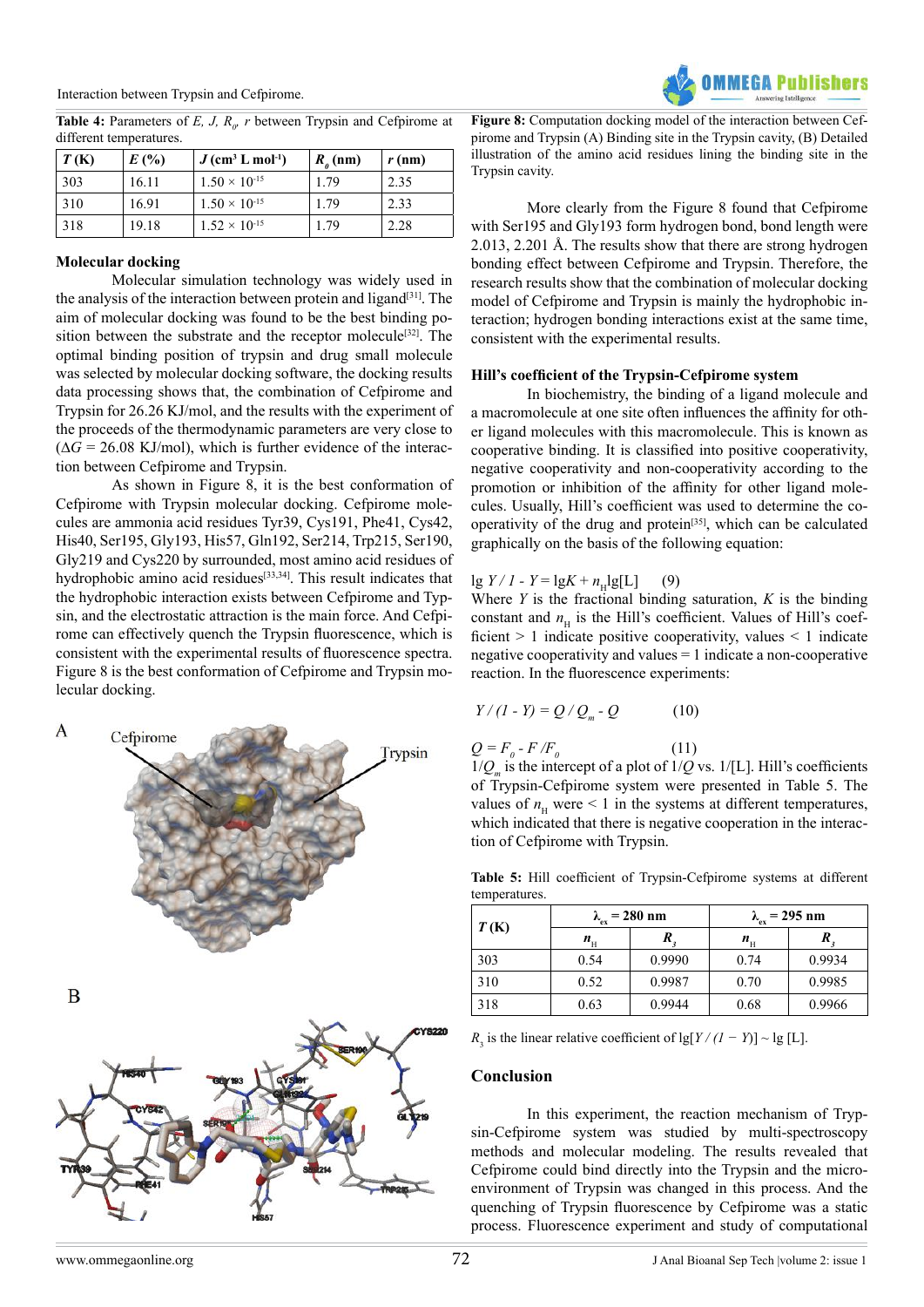

molecular modeling indicated that the main interaction is electrostatic interactions and there were also hydrogen bonds and hydrophobic force between Cefpirome and Trypsin. In addition, there was negative cooperativity in the interaction of Trypsin with subsequent ligand as the previous ligand (Cefpirome) binding to Trypsin gradually. This study should be helpful to understand the transport mechanism of cephalosporin drugs under in vivo conditions, and to understand pharmaceutical research on the interaction of drugs and Trypsin being carrier. In addition, the established research route to investigate the specific binding sties of Cefpirome on Trypsin can also be applied to explore other drug-protein.

## **References**

<span id="page-6-0"></span>1. Li, Y., Wang, F.A., Ren, B.Z. Measurement and Correlation of Solubilities of Cefpirome Sulfate in Aqueous Alcohol Solution between (278.15 and 308.15) K. (2010) J Chem Eng Data 55: 5375-5381. [Crossref](https://doi.org/10.1021/je100870x) | [Others](https://www.researchgate.net/publication/231538410_Measurement_and_Correlation_of_Solubilities_of_Cefpirome_Sulfate_in_Aqueous_Alcohol_Solution_between_27815_and_30815_K)

<span id="page-6-1"></span>2. Sugihara, H., Narita, N., Takatsu, R., et al. Study of the pharmacokinetics of cefpirome sulphate in the elderly. (1998) J Clin Pharm Ther 23(5): 375-379.

#### [Pubmed](https://www.ncbi.nlm.nih.gov/pubmed/9875686) | [Crossref](https://doi.org/10.1046/j.1365-2710.1998.00176.x) | [Others](https://www.researchgate.net/publication/13412177_Study_of_the_pharmacokinetics_of_cefpirome_sulphate_in_the_elderly)

<span id="page-6-2"></span>3. Song, H., Chen, C.Y., Zhao, S.G., et al. Interaction of gallic acid with trypsin analyzed by spectroscopy. (2015) J Food Drug Anal 23(2): 234-242.

#### [Crossref](https://doi.org/10.1016/j.jfda.2014.09.001) | [Others](http://www.sciencedirect.com/science/article/pii/S1021949814001409)

<span id="page-6-3"></span>4. Wang, Y., Luo, W., Reiser, G. Trypsin and trypsin-like proteases in the brain: Proteolysis and cellular functions. (2008) Cell Mol Life Sci 65: 237-252.

## [Pubmed](https://www.ncbi.nlm.nih.gov/pubmed/17965832) | [Crossref](https://doi.org/10.1007/s00018-007-7288-3)

<span id="page-6-4"></span>5. Kaur, G., Tripathi, S.K. Investigation of trypsin-CdSe quantum dot interactions via spectroscopic methods and effects on enzymatic activity. (2015) Spectrochim Acta A Mol Biomol Spectrosc 134: 173-183. [Pubmed](https://www.ncbi.nlm.nih.gov/pubmed/25011044) | [Crossref](https://doi.org/10.1016/j.saa.2014.05.064) | [Others](http://www.sciencedirect.com/science/article/pii/S1386142514008555)

<span id="page-6-5"></span>6. Patil, C.D., Borase, H.P., Suryawanshi, R.K., et al. Trypsin inactivation by latex fabricated gold nanoparticles: A new strategy towards insect control. (2016) Enzyme Microb Technol 92: 18-25. [Pubmed](https://www.ncbi.nlm.nih.gov/pubmed/27542740) | [Crossref](https://doi.org/10.1016/j.enzmictec.2016.06.005) | [Others](https://www.researchgate.net/publication/303980119_Trypsin_inactivation_by_latex_fabricated_gold_nanoparticles_A_new_strategy_towards_insect_control)

<span id="page-6-6"></span>7. Xu, H.L., Yao, N.N., Li, G.Y., et al. Spectroscopic Studies on the Interaction Between Aucubin and Bovine Serum Albumin Without or With Copper II or Iron III. (2014) Spectroscop Lett 47: 119-130. [Crossref](https://doi.org/10.1080/00387010.2013.787631) | [Others](https://www.researchgate.net/publication/261013887_Spectroscopic_Studies_on_the_Interaction_Between_Aucubin_and_Bovine_Serum_Albumin_Without_or_With_Copper_II_or_Iron_III)

<span id="page-6-7"></span>8. Enyedy, É.A., Horváth, L., Hetényi, A., et al. Interactions of the carrier ligands of antidiabetic metal complexes with human serum albumin: A combined spectroscopic and separation approach with molecular modeling studies. (2011) Bioorg Med Chem Let 19(14): 4202-4210. [Pubmed](https://www.ncbi.nlm.nih.gov/pubmed/21696966) | [Crossref](https://doi.org/10.1016/j.bmc.2011.05.063) | [Others](http://agris.fao.org/agris-search/search.do?recordID=US201500109616)

9. Sharma, D., Lata, M., Singh, R., et al. Cytosolic proteome profiling of aminoglycosides resistant mycobacterium tuberculosis clinical isolates using MALDI-TOF/MS. (2016) Front Microbiol 7: 1816.

#### [Pubmed](https://www.ncbi.nlm.nih.gov/pubmed/27895634) | [Crossref](https://doi.org/10.3389/fmicb.2016.01816) | [Others](https://www.semanticscholar.org/paper/Cytosolic-Proteome-Profiling-of-Aminoglycosides-Sharma-Lata/bd9d43c2e559a9bbb78016bb3f7049d091394fa5)

<span id="page-6-8"></span>10. Guo, X.J., Han, X.W., Tong, J., et al. The investigation of the interaction between piracetam and bovine serum albumin by spectroscopic methods. (2010) J Mol Struct 966(1-3): 129-135. [Crossref](https://doi.org/10.1016/j.molstruc.2009.12.025)

<span id="page-6-9"></span>11. Mahaki, H., Memarpoor-Yazdi, M., Chamani, J., et al. Interaction between ropinirole hydrochloride and aspirin with human serum albumin as binary and ternary systems by multi-spectroscopic, molecular modeling and zeta potential. (2013) J Lumin 134: 758-771. [Crossref](https://doi.org/10.1016/j.jlumin.2012.06.051) | [Others](https://www.researchgate.net/publication/258797359_Interaction_between_ropinirole_hydrochloride_and_aspirin_with_human_serum_albumin_as_binary_and_ternary_systems_by_multi-spectroscopic_molecular_modeling_and_zeta_potential)

<span id="page-6-10"></span>12. Li, H.L., Zhang, L.Y., Zhuang, S.L., et al. Fluorescence Investigation on the Interaction of a Prevalent Competitive Fluorescent Probe with Entomic Odorant Binding Protein. (2013) Spectroscop Let 46: 527-534.

#### [Crossref](https://doi.org/10.1080/00387010.2013.763830) | [Others](http://www.tandfonline.com/doi/abs/10.1080/00387010.2013.763830)

<span id="page-6-11"></span>13. Yu, X.Y., Liu, R.H., Yang, F.X., et al. Study on the interaction between dihydromyricetin and bovine serum albumin by spectroscopic techniques. (2011) J Mol Struct 985: 407-412.

#### [Crossref](https://doi.org/10.1016/j.molstruc.2010.11.034) | [Others](https://www.researchgate.net/publication/256770310_Study_on_the_interaction_between_dihydromyricetin_and_bovine_serum_albumin_by_spectroscopic_techniques)

<span id="page-6-12"></span>14. Gao, J., Guo, Y., Wang, J., et al. Spectroscopic analyses on interaction of o-Vanillin-d-Phenylalanine, o-Vanillin-l-Tyrosine and o-Vanillin-l-Levodopa Schiff Bases with bovine serum albumin (BSA). (2011) Spectrochim Acta A Mol Biomol Spectrosc 78: 1278-1286.

## [Pubmed](https://www.ncbi.nlm.nih.gov/pubmed/21295513) | [Crossref](https://doi.org/10.1016/j.saa.2010.12.077) | [Others](http://www.sciencedirect.com/science/article/pii/S138614251000702X)

<span id="page-6-13"></span>15. Liu, B.M., Zhang, J., Hao, A.J., et al. The increased binding affinity of curcumin with human serum albumin in the presence of rutin and baicalin: A potential for drug delivery system. (2016) Spectrochim Acta A Mol Biomol Spectrosc 155: 88-94. [Pubmed](https://www.ncbi.nlm.nih.gov/pubmed/26583522) [| Crossref](https://doi.org/10.1016/j.saa.2015.11.010) | [Others](http://www.sciencedirect.com/science/article/pii/S1386142515303000)